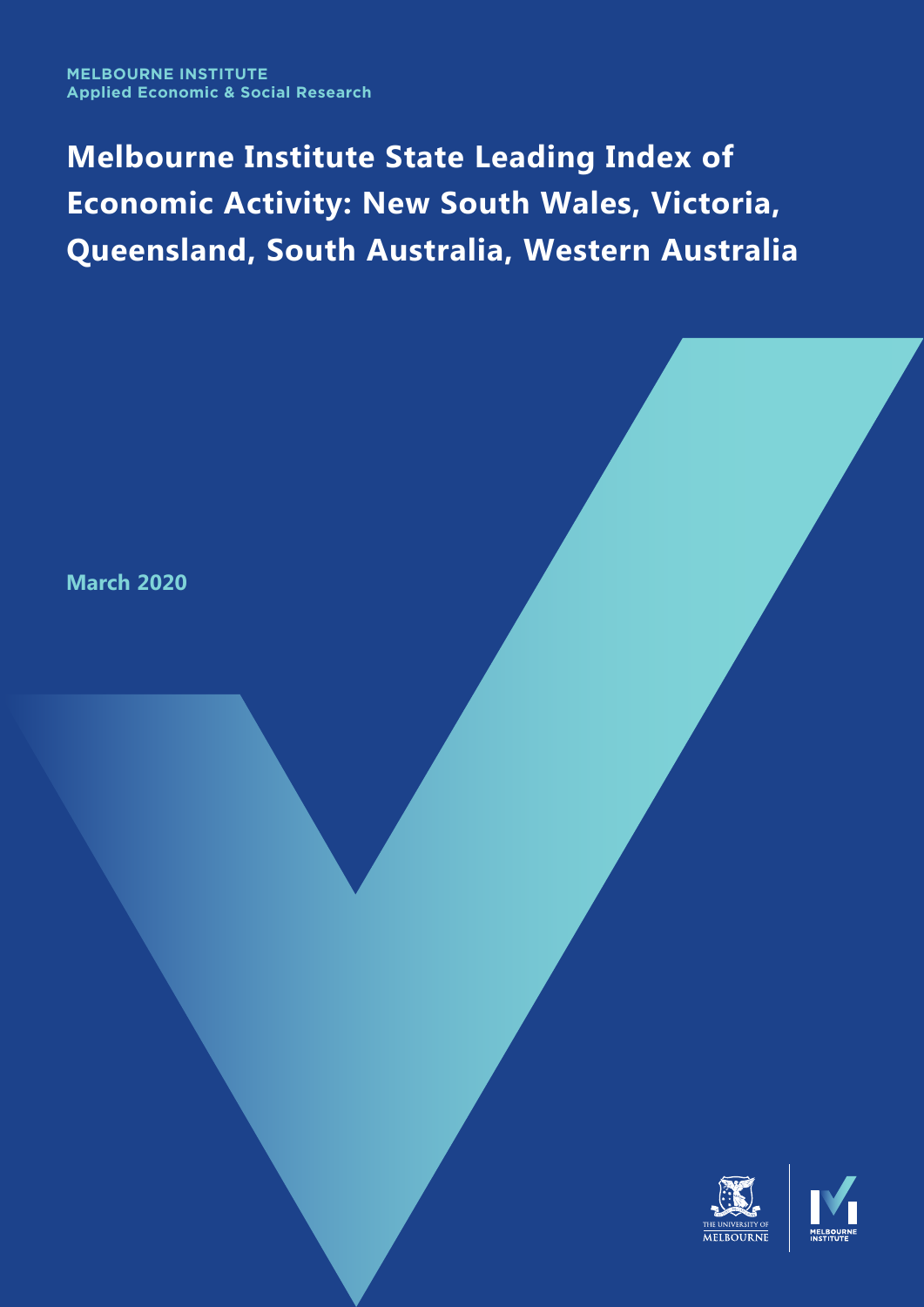

### **Melbourne Institute State Leading Index of Economic Activity:**

### **New South Wales, Victoria, Queensland, South Australia, Western Australia**

|                                                                           |          |          | <b>February 2020</b> |          |          |          |
|---------------------------------------------------------------------------|----------|----------|----------------------|----------|----------|----------|
| Table 1: Year-ended deviation-from-trend growth over last 6 months $(\%)$ |          |          |                      |          |          |          |
| <b>OVERVIEW</b>                                                           | $Sep-19$ | $Oct-19$ | $Nov-19$             | $Dec-19$ | $Jan-20$ | $Feb-20$ |
| New South Wales                                                           | $-1.43$  | $-1.21$  | $-1.08$              | $-0.70$  | $-1.08$  | $-1.51$  |
| Victoria                                                                  | $-1.34$  | $-0.97$  | $-0.67$              | $-0.64$  | $-0.26$  | $-0.89$  |
| Queensland                                                                | $-0.99$  | $-0.77$  | $-0.76$              | $-0.21$  | $-0.54$  | $-1.01$  |
| South Australia                                                           | $-1.40$  | $-0.75$  | $-0.64$              | $-0.61$  | $-0.69$  | $-1.31$  |
| Western Australia                                                         | $-0.79$  | $-0.72$  | $-0.86$              | $-0.76$  | $-0.94$  | $-1.22$  |

### **February 2020**

#### Economic activity across major states to worsen

The latest Melbourne Institute State Leading Indexes of Economic Activity signal that economic conditions across major states are likely to worsen in the coming months as disruptions caused by the Coronavirus outbreak filters through to economic activity. The February readings of the year-ended deviation-from-trend growth in the Indexes in Table 1 all declined further from their below-trend levels in January.

Tables 2-6 provide the year-ended deviation-from-trend growth in the State Leading Indexes as well as the contributions from the components. Weaknesses in retail trade and in labour market conditions are major detractors from growth in all major states, subtracting a total of 0.62 ppts in NSW, 0.58 ppts in VIC, 0.37 ppts in QLD, 1.07 ppts in SA and 0.48 ppts in WA. Retail trade and labour market conditions are likely to weaken further in the coming months amid the current outbreak, putting further downward pressure on household consumption and economic activity.

Weak economic activity together with weak consumer sentiment is starting to weigh down on housing market activity across the major states, particularly in NSW and WA. Dwelling approval and housing finance commitment together subtracted a total of 0.68 and 0.41 ppts off NSW and WA growth in February. The contributions of the yield spread, the difference between the 10-year government bond rate and 90-day bill rate, have turned negative, having just turned positive in January. This change resulted crucially from a 0.17 ppts drop in the long-term bond yield (from 1.15% to 0.98% while the 90-day bill rate was unchanged), suggesting that market participants are expecting a lower long-term growth. The decline in the Australian dollar is also contributing negatively to activity across the major states.

The RBA has lowered the target cash rate twice in March, to a historic low of 0.25%, and has started implementing unconventional monetary policy. Meanwhile, both the Federal and State governments have announced stimulus packages in an attempt to mitigate the adverse impacts of the Coronavirus outbreak on economic activity across Australia. It may take time for these measures to gain material traction on activity. In the meantime, economic activity across the major states is likely to weaken further in the coming months.



c The University of Melbourne, Melbourne Institute of Applied Economic and Social Research Page 1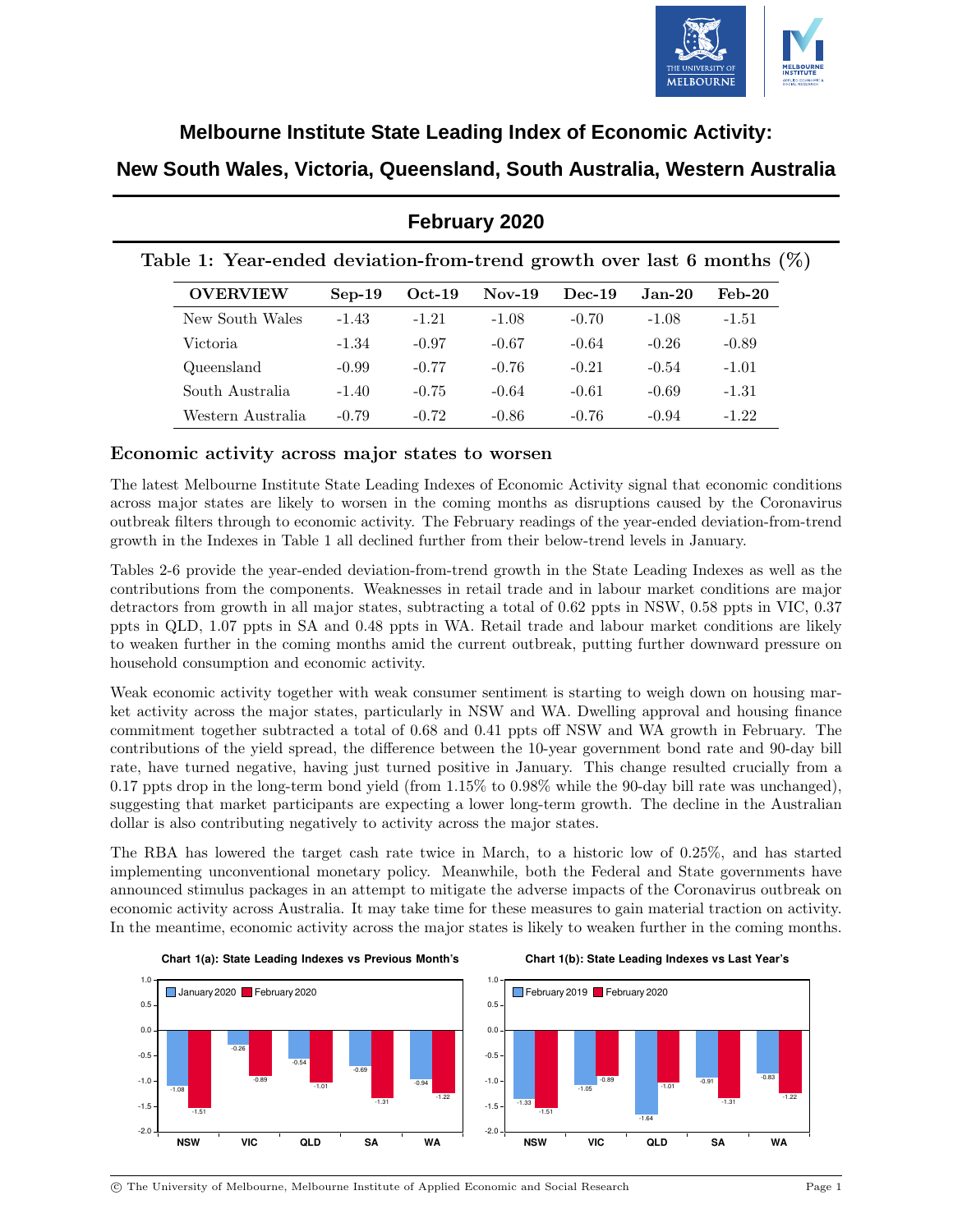

## **Melbourne Institute NSW Leading Index of Economic Activity February 2020**

| <b>NEW SOUTH WALES</b>                                             | $Sep-19$ | $Oct-19$ | $Nov-19$ | $Dec-19$ | $Jan-20$ | $Feb-20$ |
|--------------------------------------------------------------------|----------|----------|----------|----------|----------|----------|
| Monthly level                                                      | 98.56    | 98.71    | 98.66    | 98.76    | 98.43    | 97.79    |
| Monthly growth                                                     | $-0.11$  | 0.16     | $-0.05$  | 0.10     | $-0.32$  | $-0.66$  |
| Year-ended growth                                                  | $-1.43$  | $-1.21$  | $-1.08$  | $-0.70$  | $-1.08$  | $-1.51$  |
| Year-ended growth contributions <sup><math>\diamond</math></sup> : |          |          |          |          |          |          |
| NSW Expectations index <sup>†</sup>                                | $-0.06$  | $-0.10$  | $-0.08$  | $-0.01$  | $-0.11$  | $-0.02$  |
| NSW Unemployment expectation index <sup>†</sup>                    | $-0.09$  | $-0.06$  | $-0.11$  | $-0.08$  | $-0.09$  | $-0.04$  |
| NSW Aggregate monthly hours worked                                 | 0.29     | 0.26     | 0.21     | 0.14     | 0.06     | $-0.03$  |
| NSW Retail trade                                                   | $-0.53$  | $-0.49$  | $-0.48$  | $-0.49$  | $-0.54$  | $-0.59$  |
| NSW Dwelling approvals                                             | $-0.50$  | $-0.45$  | $-0.41$  | $-0.39$  | $-0.39$  | $-0.40$  |
| NSW Housing finance commitment                                     | $-0.25$  | $-0.11$  | 0.06     | 0.17     | 0.18     | $-0.28$  |
| NSW Current family finance index <sup>†</sup>                      | $-0.04$  | $-0.07$  | $-0.03$  | 0.00     | $-0.08$  | 0.03     |
| AUD/USD                                                            | $-0.11$  | $-0.04$  | $-0.12$  | $-0.02$  | $-0.12$  | $-0.14$  |
| Yield spread                                                       | $-0.15$  | $-0.14$  | $-0.11$  | $-0.03$  | 0.01     | $-0.02$  |

#### Table 2: New South Wales Leading Index of Economic Activity

 $\degree$ Contributions may not add up to the total due to rounding. <sup>†</sup>CSI: Consumer Sentiment Index. <sup>‡</sup>UE: Unemployment Expectations. The contribution of the Unemployment expectations index to growth is multiplied by -1 to reflect its countercyclical property. Data sources: Australian Bureau of Statistics, Reserve Bank of Australia, and Melbourne Institute of Applied Economic and Social Research.



### **Chart 2: New South Wales Leading Index of Ecomic Activity**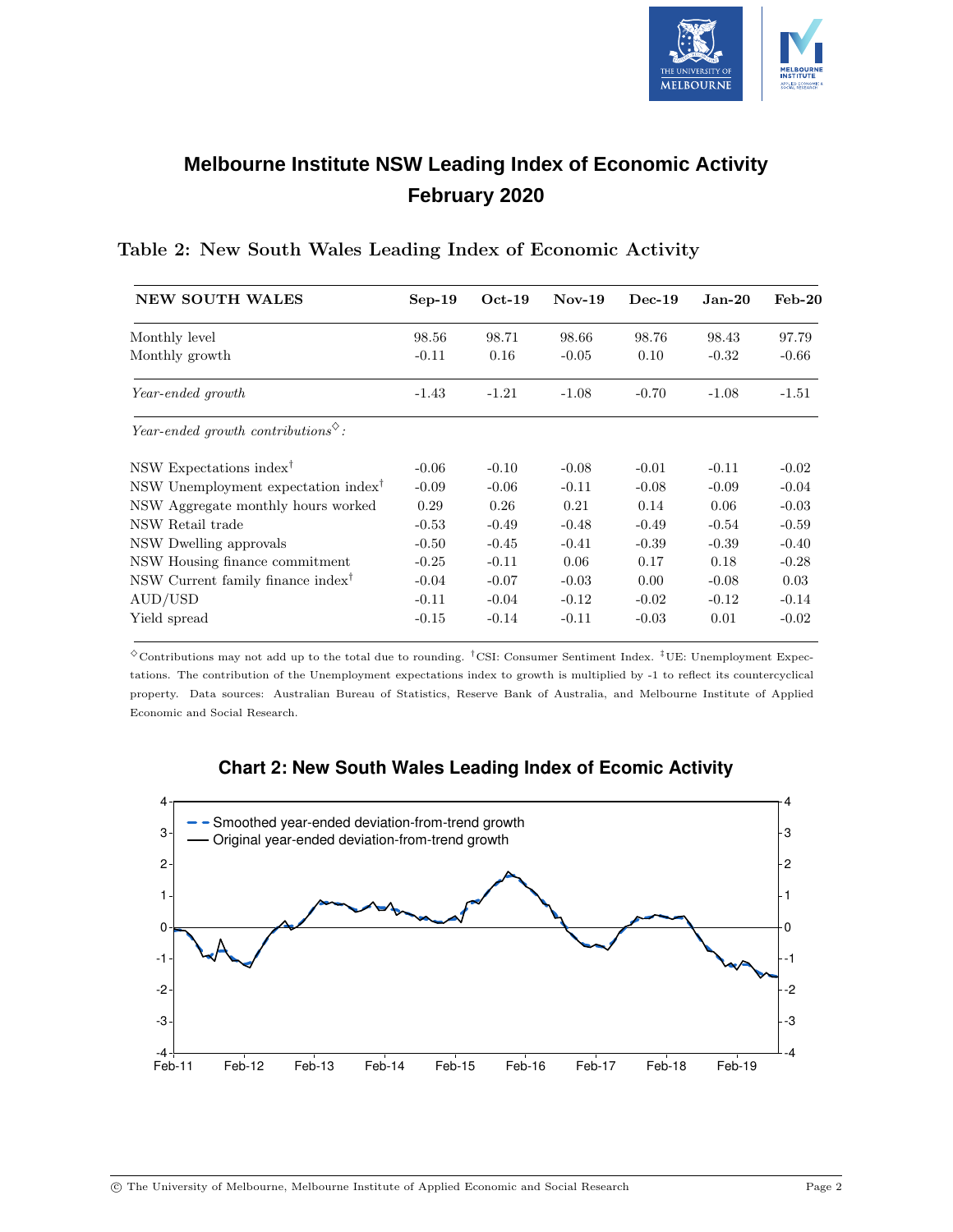

## **Melbourne Institute VIC Leading Index of Economic Activity February 2020**

| <b>VICTORIA</b>                                                    | $Sep-19$ | $Oct-19$ | $Nov-19$ | $Dec-19$ | $Jan-20$ | $Feb-20$ |
|--------------------------------------------------------------------|----------|----------|----------|----------|----------|----------|
| Monthly level                                                      | 100.79   | 101.14   | 101.36   | 101.24   | 101.45   | 100.60   |
| Monthly growth                                                     | 0.02     | 0.35     | 0.22     | $-0.12$  | 0.21     | $-0.84$  |
| Year-ended growth                                                  | $-1.34$  | $-0.97$  | $-0.67$  | $-0.64$  | $-0.26$  | $-0.89$  |
| Year-ended growth contributions <sup><math>\diamond</math></sup> : |          |          |          |          |          |          |
| VIC Expectations index <sup>†</sup>                                | $-0.08$  | $-0.02$  | $-0.05$  | $-0.10$  | $-0.03$  | $-0.08$  |
| VIC Unemployment expectation index <sup>†</sup>                    | $-0.06$  | $-0.13$  | $-0.09$  | $-0.08$  | $-0.09$  | $-0.12$  |
| VIC Aggregate monthly hours worked                                 | 0.01     | $-0.03$  | $-0.07$  | $-0.12$  | $-0.18$  | $-0.23$  |
| VIC Retail trade                                                   | $-0.29$  | $-0.32$  | $-0.34$  | $-0.34$  | $-0.35$  | $-0.35$  |
| VIC Dwelling approvals                                             | $-0.35$  | $-0.27$  | $-0.19$  | $-0.11$  | $-0.02$  | 0.07     |
| VIC Housing finance commitment                                     | $-0.25$  | $-0.02$  | 0.32     | 0.22     | 0.52     | 0.01     |
| VIC Current family finance index <sup>†</sup>                      | $-0.06$  | 0.00     | $-0.02$  | $-0.07$  | 0.00     | $-0.03$  |
| AUD/USD                                                            | $-0.11$  | $-0.04$  | $-0.12$  | $-0.02$  | $-0.12$  | $-0.14$  |
| Yield spread                                                       | $-0.15$  | $-0.14$  | $-0.11$  | $-0.03$  | 0.01     | $-0.02$  |

### Table 3: Victoria Leading Index of Economic Activity

 $\degree$  Contributions may not add up to the total due to rounding. <sup>†</sup>These indexes are taken from the Westpac-Melbourne Institute Survey of Consumer Sentiment. The contribution of the Unemployment expectations index to growth is multiplied by -1 to reflect its counter-cyclical property. Data sources: Australian Bureau of Statistics, Reserve Bank of Australia, and Melbourne Institute of Applied Economic and Social Research.



### **Chart 3: Victoria Leading Index of Ecomic Activity**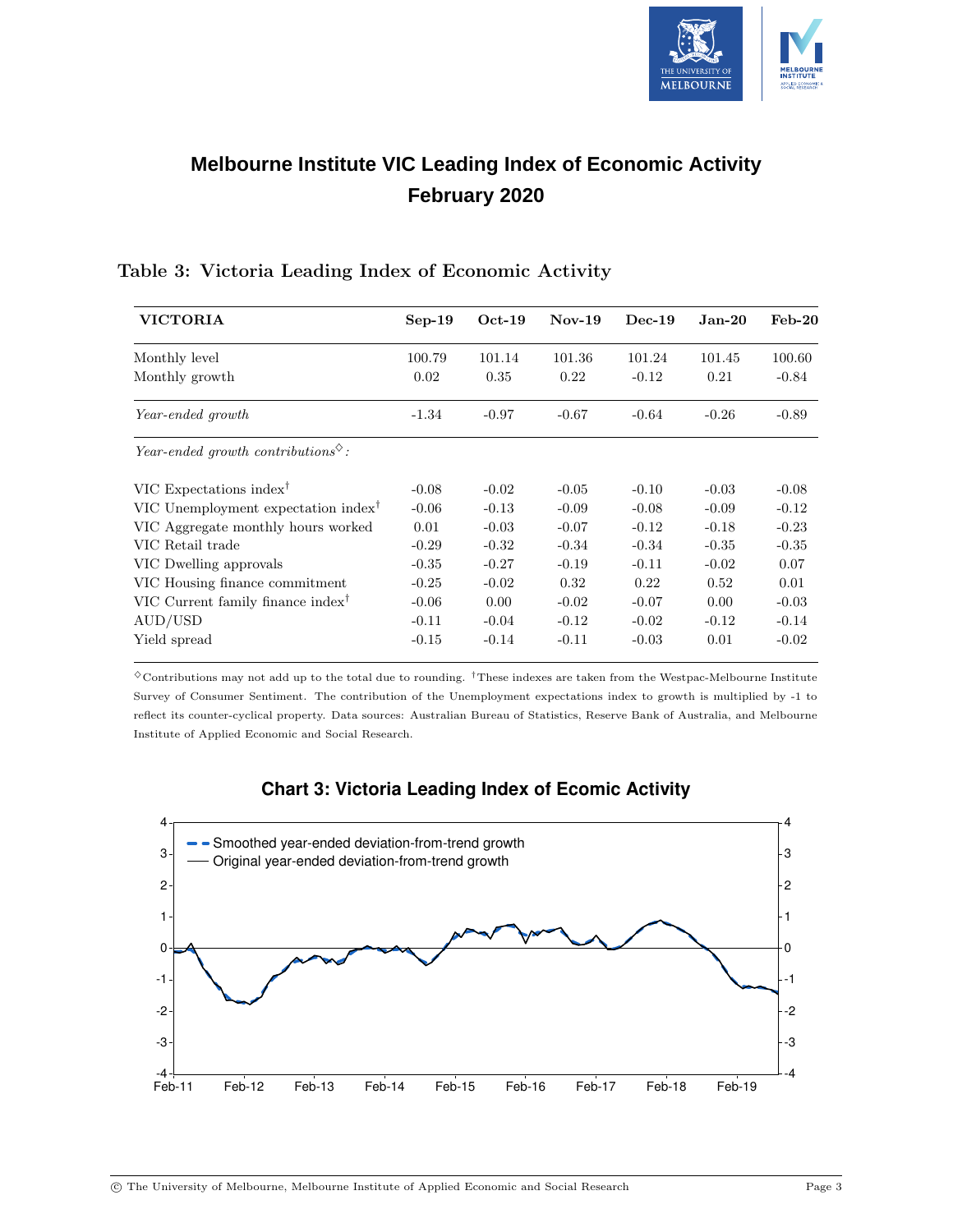

## **Melbourne Institute QLD Leading Index of Economic Activity February 2020**

| <b>QUEENSLAND</b>                                                  | $Sep-19$ | $Oct-19$ | $Nov-19$ | $Dec-19$ | $Jan-20$ | $\text{Feb-}20$ |
|--------------------------------------------------------------------|----------|----------|----------|----------|----------|-----------------|
| Monthly level                                                      | 96.69    | 96.96    | 96.91    | 97.13    | 96.89    | 96.21           |
| Monthly growth                                                     | $-0.13$  | 0.28     | $-0.05$  | 0.22     | $-0.24$  | $-0.70$         |
| Year-ended growth                                                  | $-0.99$  | $-0.77$  | $-0.76$  | $-0.21$  | $-0.54$  | $-1.01$         |
| Year-ended growth contributions <sup><math>\diamond</math></sup> : |          |          |          |          |          |                 |
| QLD Expectations index <sup>†</sup>                                | $-0.03$  | $-0.06$  | $-0.08$  | $-0.03$  | $-0.03$  | $-0.08$         |
| QLD Unemployment expectation index <sup>†</sup>                    | 0.04     | $-0.06$  | $-0.06$  | 0.02     | $-0.05$  | $-0.07$         |
| QLD Aggregate monthly hours worked                                 | 0.06     | 0.03     | $-0.05$  | $-0.15$  | $-0.23$  | $-0.28$         |
| QLD Retail trade                                                   | $-0.09$  | $-0.10$  | $-0.09$  | $-0.08$  | $-0.08$  | $-0.09$         |
| <b>QLD</b> Dwelling approvals                                      | $-0.38$  | $-0.32$  | $-0.23$  | $-0.15$  | $-0.09$  | $-0.08$         |
| QLD Housing finance commitment                                     | $-0.33$  | 0.02     | 0.11     | 0.20     | 0.20     | $-0.12$         |
| QLD Current family finance index <sup>†</sup>                      | $-0.03$  | $-0.05$  | $-0.07$  | 0.06     | $-0.06$  | $-0.04$         |
| AUD/USD                                                            | $-0.11$  | $-0.04$  | $-0.12$  | $-0.02$  | $-0.13$  | $-0.15$         |
| Yield spread                                                       | $-0.15$  | $-0.14$  | $-0.12$  | $-0.03$  | 0.01     | $-0.02$         |
| RBA commodity prices AUD                                           | 0.04     | $-0.05$  | $-0.04$  | $-0.02$  | $-0.07$  | $-0.09$         |

### Table 4: Queensland Leading Index of Economic Activity

 $\diamond$  Contributions may not add up to the total due to rounding. <sup>†</sup>These indexes are taken from the Westpac-Melbourne Institute Survey of Consumer Sentiment. The contribution of the Unemployment expectations index to growth is multiplied by -1 to reflect its counter-cyclical property. Data sources: Australian Bureau of Statistics, Reserve Bank of Australia, and Melbourne Institute of Applied Economic and Social Research.



### **Chart 4: Queensland Leading Index of Ecomic Activity**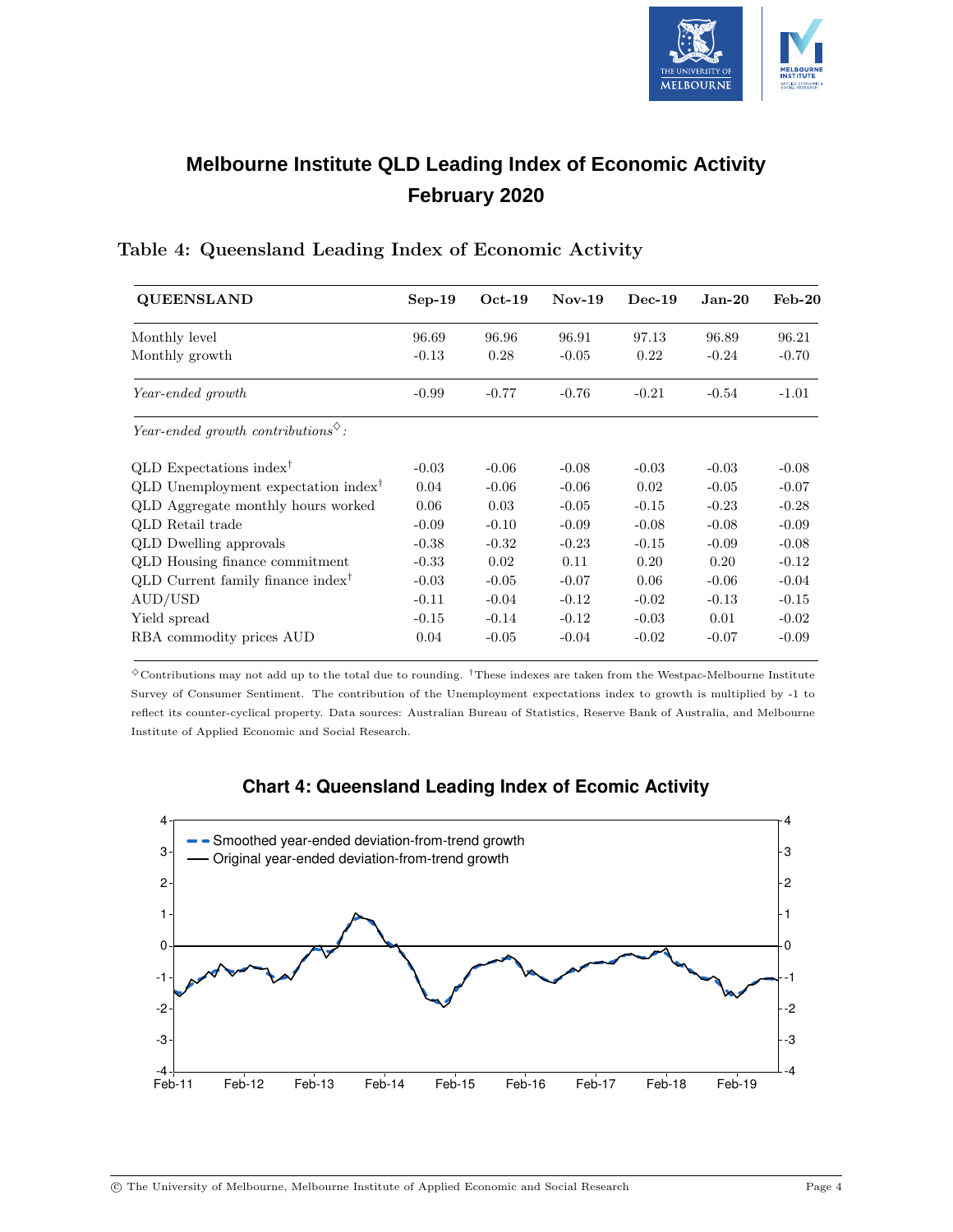

## **Melbourne Institute SA Leading Index of Economic Activity February 2020**

| <b>SOUTH AUSTRALIA</b>                                             | $Sep-19$ | $Oct-19$ | $Nov-19$ | $Dec-19$ | $Jan-20$ | $Feb-20$ |
|--------------------------------------------------------------------|----------|----------|----------|----------|----------|----------|
| Monthly level                                                      | 100.19   | 100.60   | 100.71   | 100.50   | 100.42   | 99.59    |
| Monthly growth                                                     | $-0.11$  | 0.41     | 0.11     | $-0.21$  | $-0.08$  | $-0.82$  |
| Year-ended growth                                                  | $-1.40$  | $-0.75$  | $-0.64$  | $-0.61$  | $-0.69$  | $-1.31$  |
| Year-ended growth contributions <sup><math>\diamond</math></sup> : |          |          |          |          |          |          |
| SA Expectations index <sup>†</sup>                                 | $-0.09$  | $-0.02$  | $-0.01$  | $-0.13$  | $-0.06$  | $-0.05$  |
| SA Unemployment expectation index <sup>†</sup>                     | $-0.09$  | $-0.05$  | $-0.04$  | $-0.12$  | $-0.11$  | $-0.10$  |
| SA Aggregate monthly hours worked                                  | $-0.22$  | $-0.32$  | $-0.39$  | $-0.45$  | $-0.50$  | $-0.55$  |
| SA Retail trade                                                    | $-0.42$  | $-0.43$  | $-0.44$  | $-0.45$  | $-0.47$  | $-0.52$  |
| SA Dwelling approvals                                              | $-0.05$  | 0.12     | 0.21     | 0.22     | 0.16     | 0.08     |
| SA Housing finance commitment                                      | $-0.15$  | 0.24     | 0.38     | 0.38     | 0.48     | 0.01     |
| SA Current family finance index <sup>†</sup>                       | $-0.07$  | $-0.06$  | $-0.07$  | 0.00     | $-0.04$  | 0.02     |
| AUD/USD                                                            | $-0.13$  | $-0.05$  | $-0.15$  | $-0.03$  | $-0.15$  | $-0.17$  |
| Yield spread                                                       | $-0.18$  | $-0.17$  | $-0.14$  | $-0.04$  | 0.01     | $-0.03$  |

### Table 5: South Australia Leading Index of Economic Activity

 $^\diamond$  Contributions may not add up to the total due to rounding.  $^\dagger$  These indexes are taken from the Westpac-Melbourne Institute Survey of Consumer Sentiment. The contribution of the Unemployment expectations index to growth is multiplied by -1 to reflect its counter-cyclical property. Data sources: Australian Bureau of Statistics, Reserve Bank of Australia, and Melbourne Institute of Applied Economic and Social Research.



### **Chart 5: South Australia Leading Index of Ecomic Activity**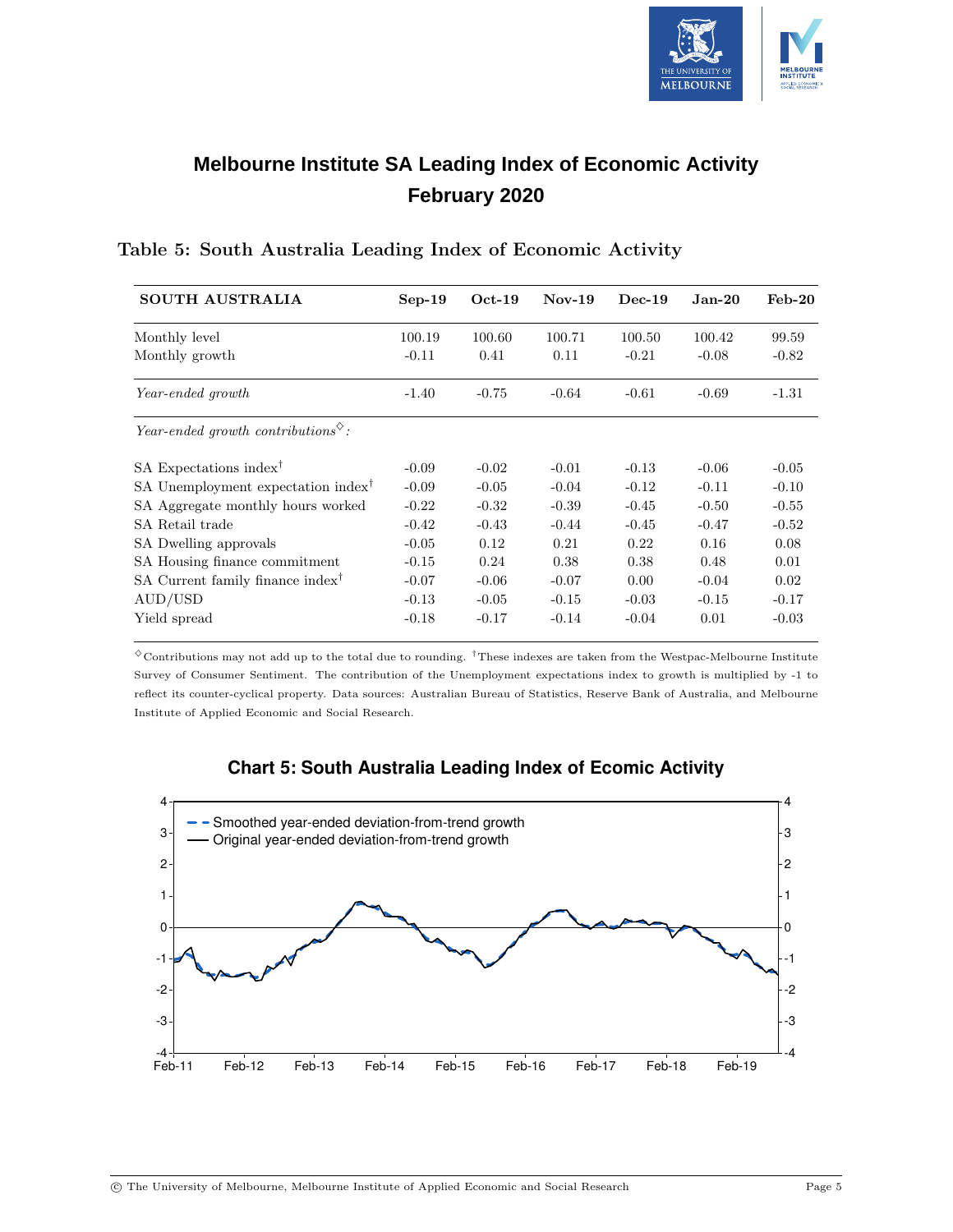

## **Melbourne Institute WA Leading Index of Economic Activity February 2020**

| WESTERN AUSTRALIA                                                  | $Sep-19$ | $Oct-19$ | $Nov-19$ | $Dec-19$ | $Jan-20$ | $Feb-20$ |
|--------------------------------------------------------------------|----------|----------|----------|----------|----------|----------|
| Monthly level                                                      | 94.59    | 94.57    | 94.54    | 94.37    | 94.21    | 93.92    |
| Monthly growth                                                     | $-0.01$  | $-0.02$  | $-0.02$  | $-0.19$  | $-0.17$  | $-0.30$  |
| Year-ended growth                                                  | $-0.79$  | $-0.72$  | $-0.86$  | $-0.76$  | $-0.94$  | $-1.22$  |
| Year-ended growth contributions <sup><math>\diamond</math></sup> : |          |          |          |          |          |          |
| WA Expectations index <sup>†</sup>                                 | $-0.04$  | $-0.06$  | $-0.08$  | $-0.03$  | $-0.07$  | $-0.06$  |
| WA Unemployment expectation index <sup>†</sup>                     | $-0.02$  | $-0.08$  | $-0.07$  | $-0.02$  | $-0.04$  | $-0.04$  |
| WA Aggregate monthly hours worked                                  | $-0.10$  | $-0.15$  | $-0.18$  | $-0.21$  | $-0.23$  | $-0.25$  |
| WA Retail trade                                                    | $-0.20$  | $-0.17$  | $-0.17$  | $-0.19$  | $-0.21$  | $-0.23$  |
| WA Dwelling approvals                                              | $-0.12$  | $-0.07$  | $-0.06$  | $-0.11$  | $-0.18$  | $-0.26$  |
| WA Housing finance commitment                                      | $-0.11$  | $-0.03$  | 0.01     | $-0.09$  | $-0.05$  | $-0.15$  |
| WA Current family finance index <sup>†</sup>                       | $-0.01$  | 0.04     | $-0.07$  | $-0.05$  | 0.00     | $-0.01$  |
| AUD/USD                                                            | $-0.09$  | $-0.04$  | $-0.11$  | $-0.02$  | $-0.11$  | $-0.12$  |
| Yield spread                                                       | $-0.13$  | $-0.12$  | $-0.10$  | $-0.03$  | 0.01     | $-0.02$  |
| RBA commodity prices AUD                                           | 0.03     | $-0.04$  | $-0.03$  | $-0.02$  | $-0.06$  | $-0.08$  |

#### Table 6: Western Australia Leading Index of Economic Activity

 $\degree$ Contributions may not add up to the total due to rounding. <sup>†</sup>These indexes are taken from the Westpac-Melbourne Institute Survey of Consumer Sentiment. The contribution of the Unemployment expectations index to growth is multiplied by -1 to reflect its counter-cyclical property. Data sources: Australian Bureau of Statistics, Reserve Bank of Australia, and Melbourne Institute of Applied Economic and Social Research.



### **Chart 6: Western Australia Leading Index of Ecomic Activity**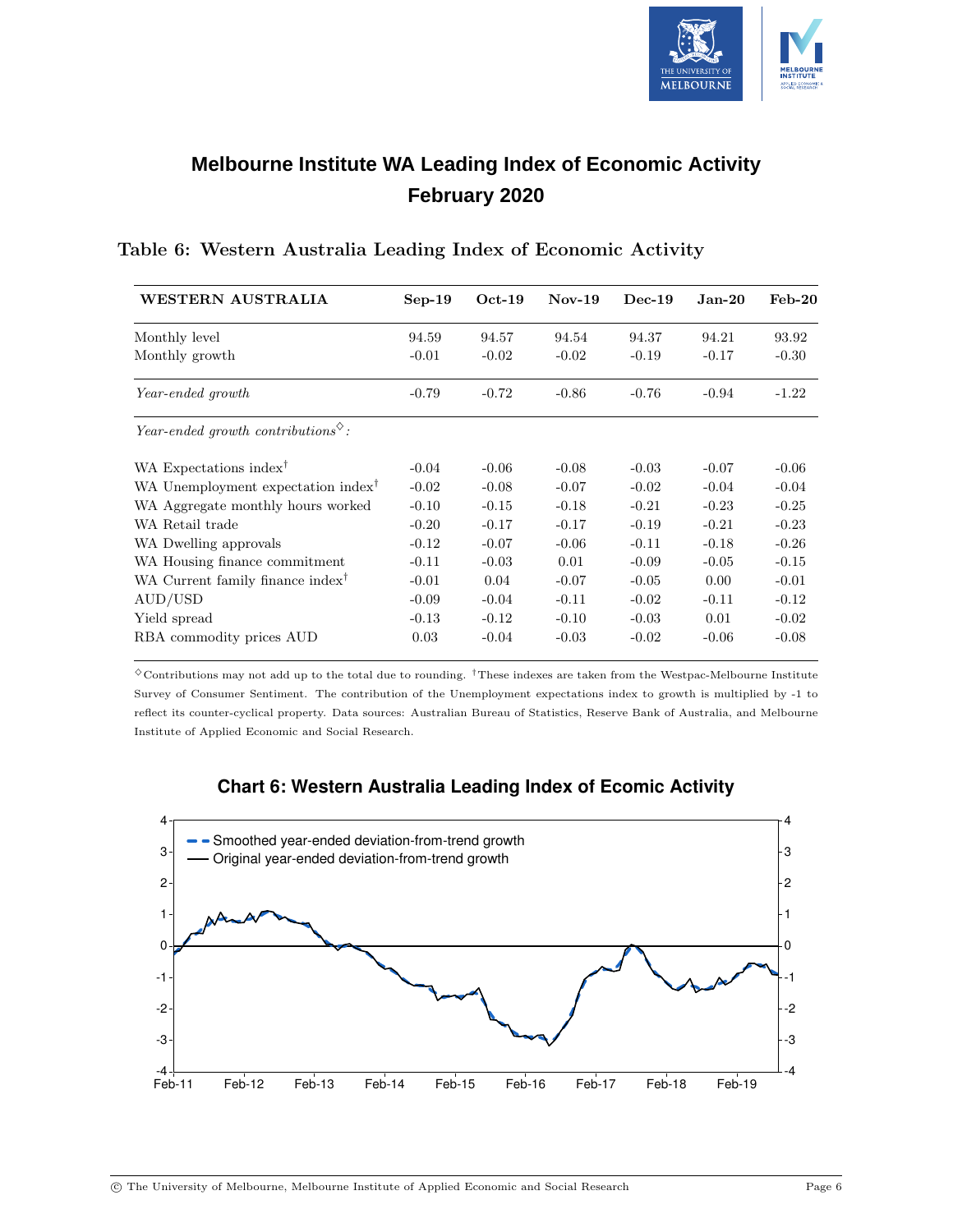#### Melbourne Institute State Leading Index of Economic Activity: New South Wales, Victoria, Queensland, South Australia, Western Australia.

The Melbourne Institute State Leading Index of Economic Activity for New South Wales, Victoria, Queensland, South Australia, Western Australia are summary measures of the growth prospects of the mainland states. They combine the latest information from consumer expectations on future activity, unemployment and their assessment of current family finance, together with aggregate monthly hours worked, retail trade, dwelling approvals, housing finance commitments, AUD/USD exchange rate, the yield spread and RBA's \$A commodity price index for QLD and WA.

The Indexes assess the likely path of growth relative to trend in three to nine months' time.

Disclaimer: The University of Melbourne and the Melbourne Institute give no representation, make no warranty, nor take any responsibility as to the accuracy or completeness of any information contained herein and will not be liable in contract tort, for negligence or for any loss or damage arising from reliance on any such information. The Melbourne Institute State Leading Index of Economic Activity: New South Wales, Victoria, Queensland, South Australia, Western Australia report presents the professional analysis and views of the Melbourne Institute.

For information on the data contained in the report contact the Melbourne Institute, The University of Melbourne, on (03) 8344 2196.

c The University of Melbourne, Melbourne Institute of Applied Economic and Social Research.

This report is copyright. Apart from any fair dealing for the purposes of study, research, criticism or review, as permitted under the Copyright Act, no part may be reproduced without written permission.

> For more information about the Melbourne Institute, see: <http://melbourneinstitute.unimelb.edu.au/>

For more information about Macro@MI and other Reports see: <http://melbourneinstitute.unimelb.edu.au/research-programs/macroeconomics>